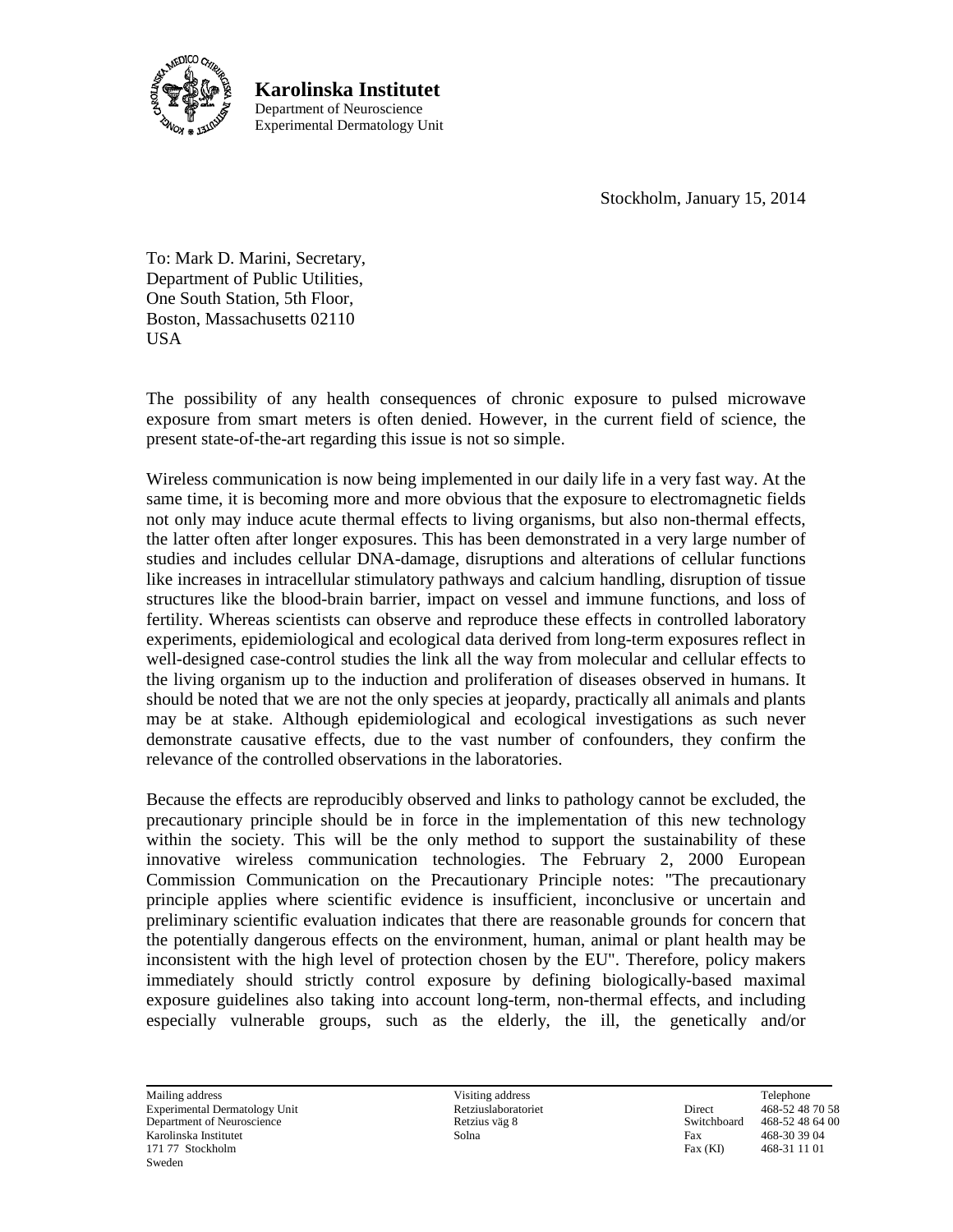

immunologically challenged, children and fetuses, and persons with the functional impairment electrohypersensitivity.

\*\*\*

In November, 2009, a Scientific Panel comprised of international experts on the biological effects of electromagnetic fields met in Seletun, Norway, for three days of intensive discussion on existing scientific evidence and public health implications of the unprecedented global exposures to artificial electromagnetic fields (EMF) from telecommunications and electric power technologies. This meeting was a direct consequence of on-going discussions already from the mid-nineties, when cellular communications infrastructure began to rapidly proliferate, and stretching through, among many, the Benevento (2006), Venice (2008) and London (2009) Resolutions from this decade, and involving important conclusions drawn from the 600-page Bioinitiative Report published August 31, 2007, which was a review of over 2,000 studies showing biological effects from electromagnetic radiation at non-thermal levels of exposure, which partly was published subsequently in the journal Pathophysiology (Volume 16, 2009). The Bioinitiative Report has, in addition, recently been updated (2012).

I have worked for many years trying to clarify the potential dangers of this 24/7, whole-body, artificial EMF irradiation. Along this struggle I have been proud to coauthor some of the most important compilations of the up-to-date knowledge, including (among many) most of the ones above.

The Seletun Scientific Statement (2011) recommends that lower limits be established for electromagnetic fields and wireless exposures, based on scientific studies reporting health impacts at much lower exposure levels. Many researchers now believe the existing safety limits are inadequate to protect public health because they do not consider prolonged exposure to lower emission levels that are now widespread.

The body of evidence on electromagnetic fields requires a new approach to protection of public health; the growth and development of the fetus, and of children; and argues for strong preventative actions. These conclusions are built upon prior scientific and public health reports documenting the following:

1) Low-intensity (non-thermal) bioeffects and adverse health effects are demonstrated at levels significantly below existing exposure standards.

2) ICNIRP/WHO and IEEE/FCC public safety limits are inadequate and obsolete with respect to prolonged, low-intensity exposures.

3) New, biologically-based public exposure standards are urgently needed to protect public health world-wide.

4) It is not in the public interest to wait.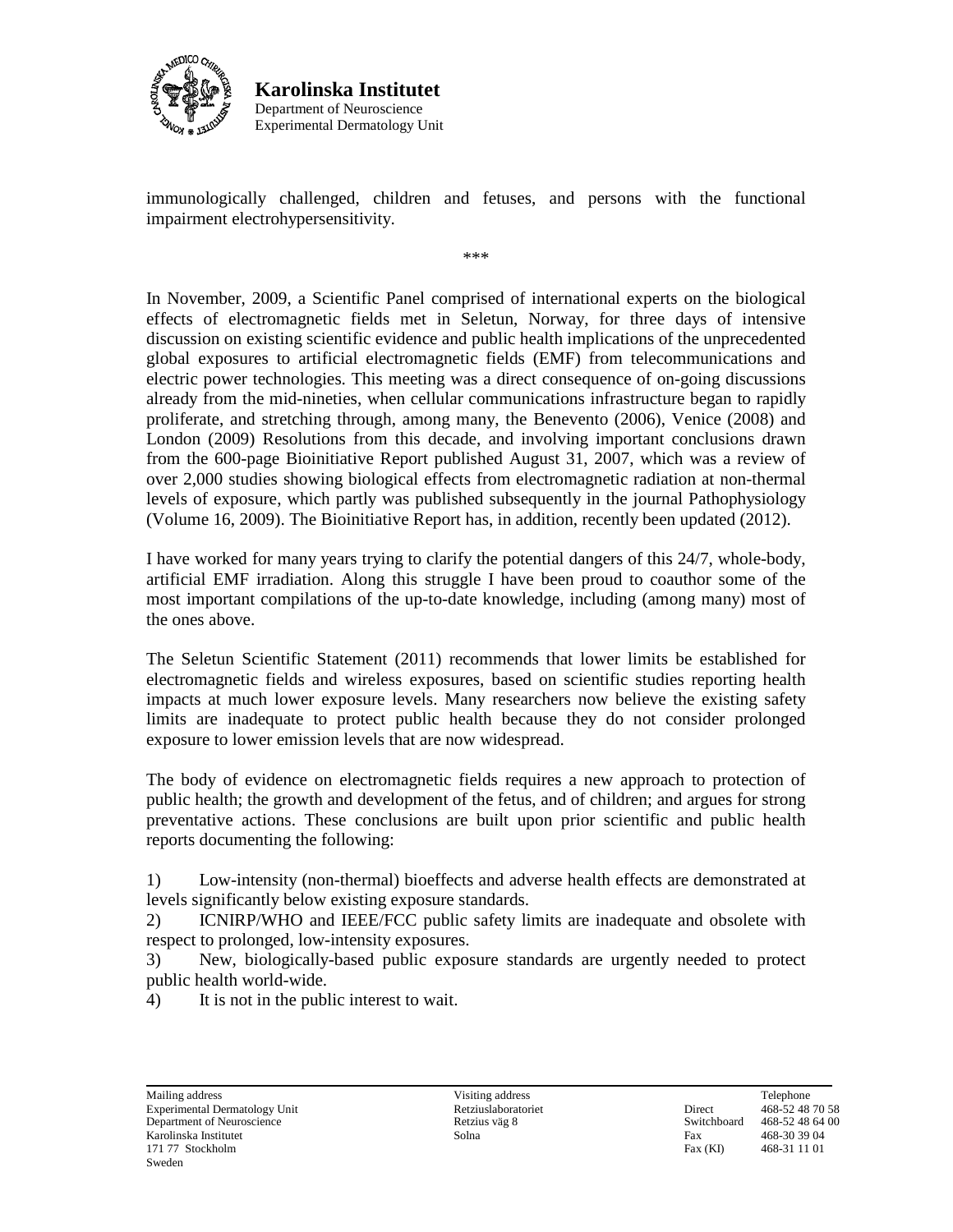

• EMR exposures should be reduced now rather than waiting for proof of harm before acting. This is in keeping with traditional public health principles, and is justified now given abundant evidence that biological effects and adverse health effects are occurring at exposure levels hundreds to thousands of times below existing public safety standards around the world.

• There is a need for mandatory pre-market assessments of emissions and risks before deployment of new wireless technologies. There should be convincing evidence that products do not cause health harm before marketing. Such decisions may have to be quickly revised given new evidence.

• The use of telephone lines (land-lines) or fiber optic cables for SmartGrid type energy conservation infrastructure is recommended. Utilities should choose options that do not create new, community-wide exposures from wireless components of SmartGrid-type projects. Future health risks from prolonged or repetitive wireless exposures of SmartGridtype systems may be avoided by using fiber-optic cable. Energy conservation is endorsed but not at the risk of exposing millions of families in their homes to a new, involuntary source of wireless radiofrequency radiation, the effect of which on their health not yet known.

Furthermore, based on the available scientific data, the Seletun Scientific Panel states that:

· Sensitive populations (for example, the elderly, the ill, the genetically and/or immunologically challenged) and children and fetuses may be additionally vulnerable to health risks; their exposures are largely involuntary and they are less protected by existing public safety standards.

· It is well established that children are more vulnerable to health risks from environmental toxins in general.

· The Panel strongly recommends against the exposure from wireless systems of children of any age.

· The Panel strongly recommends against the exposure from wireless systems of pregnant women.

This is all in accordance with the intentions of the Precautionary Principle as summarized by Mats Dämvik and myself in our paper from 2010.

\*\*\*

I encourage governments to adopt a framework of guidelines for public and occupational EMF exposure that reflect the Precautionary Principle. The Precautionary Principle states when there are indications of possible adverse effects, though they remain uncertain, the risks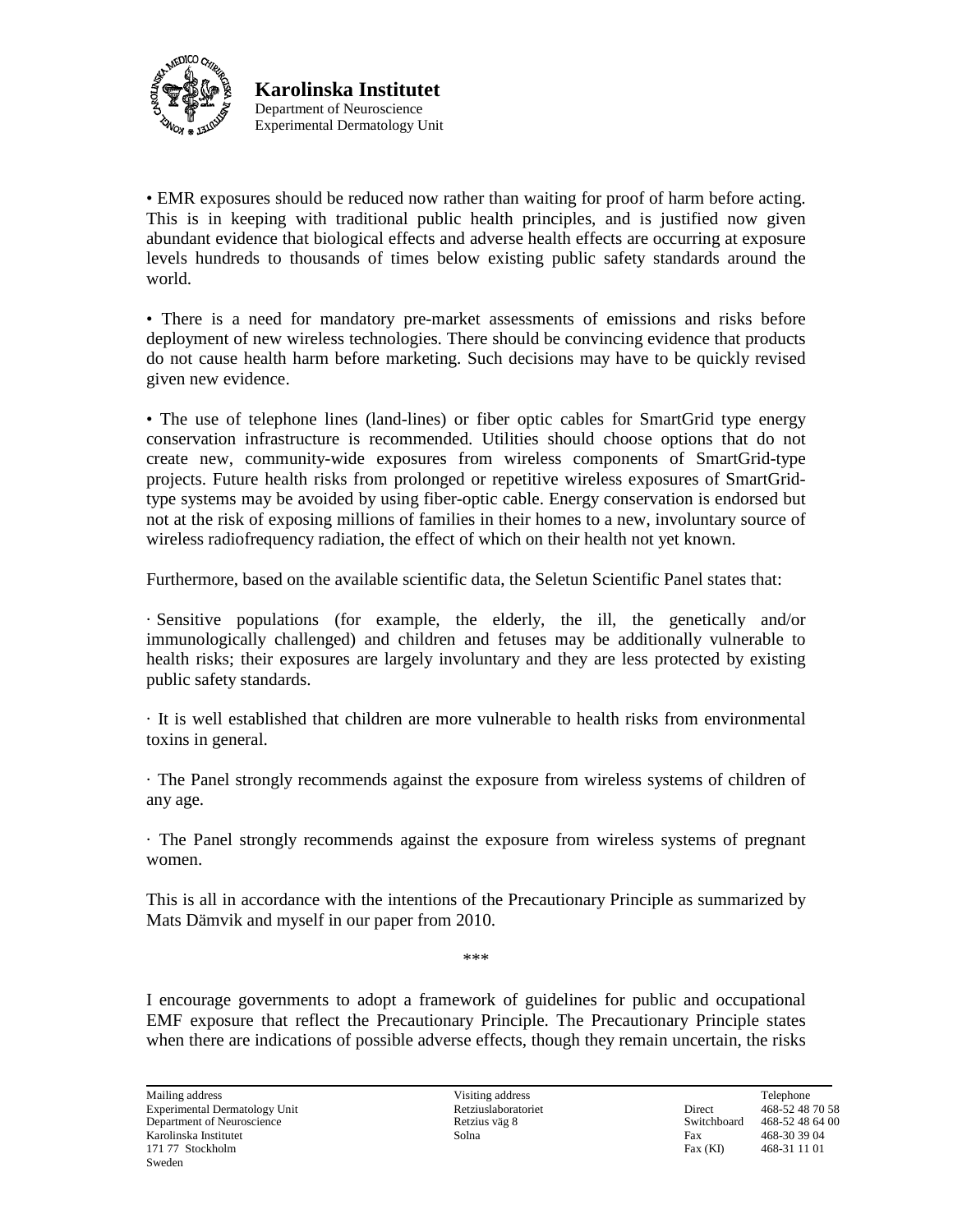

from doing nothing may be far greater than the risks of taking action to control these exposures. The Precautionary Principle shifts the burden of proof from those suspecting a risk to those who discount it — as some nations have already done. Precautionary strategies should be based on design and performance standards and may not necessarily define numerical thresholds because such thresholds may erroneously be interpreted as levels below which no adverse effect can occur.

You often hear about "safe levels" of exposure and that there is "no proof of health effects", but my personal response to these seemingly reassuring statements is that it is very important to realize, from a consumer's point of view, that "no accepted proof for health effects" is not the same as "no risk". Too many times, 'experts' have claimed to be experts in fields where actually the only expert comment should have been: "I/we just do not know". Such fields were e.g. the DDT, X-ray, radioactivity, smoking, asbestos, BSE, heavy metal exposure, depleted uranium, etc., etc., etc., where the "no risk"-flag was raised before true knowledge came around. Later on, the same flag had to be quickly lowered, many times after enormous economic costs and suffering of many human beings. Along those lines, it is now (regarding "the protection from exposure to electromagnetic fields" issue) very important to clearly identify the background and employment (especially if they sit, at the same time, on the industry's chairs) of every 'expert' in different scientific committees, and likewise. It is, of course, very important (maybe even more important?) to also let 'whistleblowers' speak at conferences, to support them with equal amounts (or even more?) of economical funding as those scientists and other 'experts' who, already from the very beginning, have declared a certain source or type of irradiation, or a specified product, to be 100% safe – sometimes even before having properly examined them!

In the case of "protection from exposure to electromagnetic fields", it is thus of paramount importance to act from a prudence avoidance/precautionary principle point of view. Anything else would be highly hazardous! Total transparency of information is the key sentence here, I believe consumers are very tired of always having the complete truth years after a certain catastrophe already has taken place. For instance, it shall be noted, that today's recommendation values for wireless systems, the SAR-value, are just recommendations, and not safety levels. Since scientists observe biological effects at as low as 20 microWatts/kg, is it then really safe to irradiate humans with  $2 \text{ W/kg}$  (i.e., with 100,000 times stronger radiation!), which is the recommendation level for us? And, furthermore, it is very strange to see, over and over again, that highly relevant scientific information is suppressed or even left out in various official documents, as high up as at the governmental level of society. This is not something that the consumers will gain anything good from, and, still, the official declaration or explanation (from experts and politicians) very often is: "If we (=the experts) would let everything out in the open, people would be very scared and they would panic." Personally, I have never seen this happen, but instead I have frequently seen great disappointment from citizens who afterwards have realized they have been fooled by their own experts and their own politicians...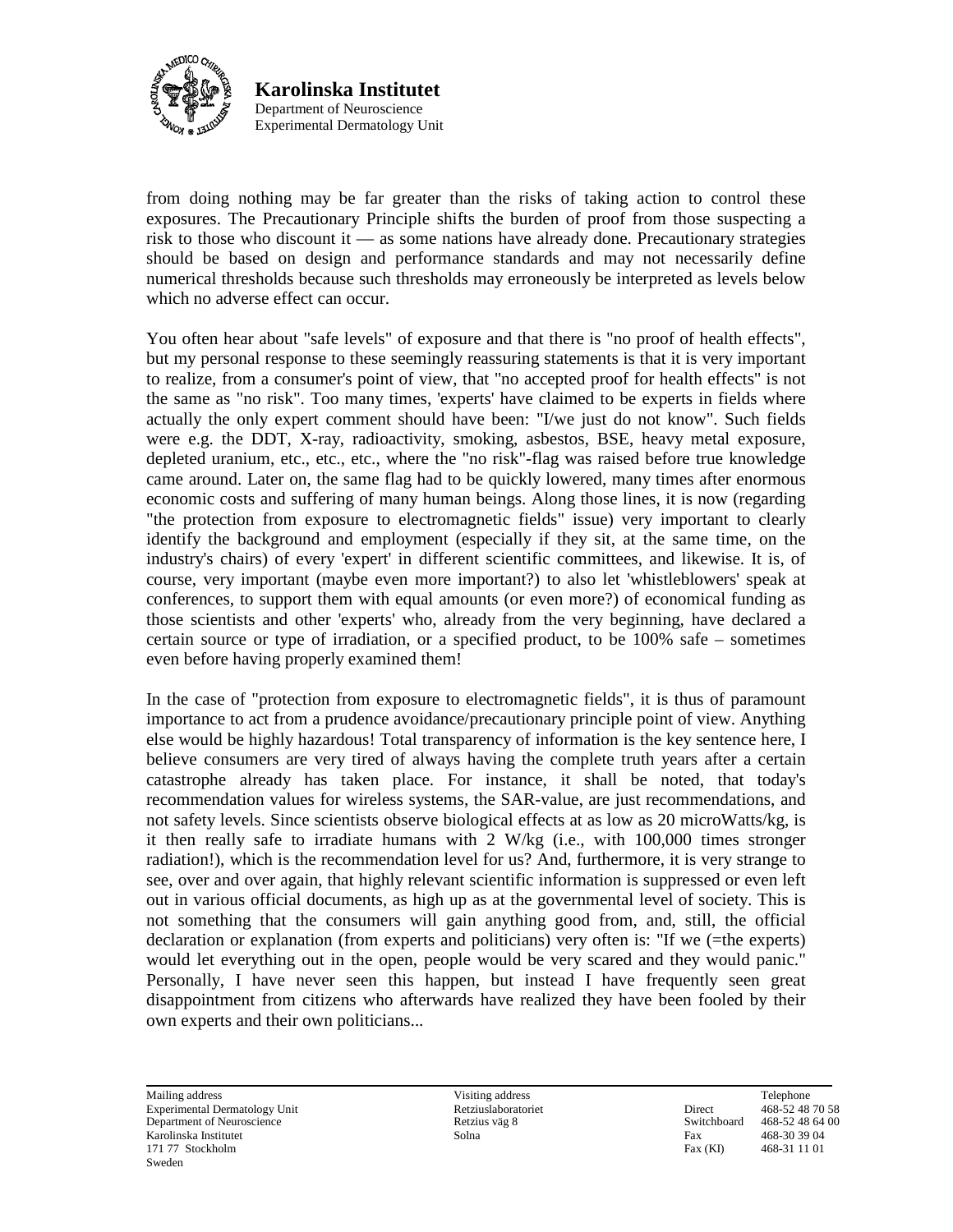

Another misunderstanding is the use of scientific publications (as the tobacco industry did for many years) as 'weights' to balance each other. But you can NEVER balance a report showing a negative health effect with one showing nothing! This is a misunderstanding which, unfortunately, is very often used both by the industrial representatives as well as official authorities. The general audience, naturally, easily is fooled by such an argumentation, but if you are bitten by a deadly poisonous snake, what good does it make for you that there are 100 million harmless snakes around?

In many commentaries, debate articles and public lectures - for the last 20-30 years – I have urged that completely independent research projects must be inaugurated immediately to ensure our public health. These projects must be entirely independent of all types of commercial interests; public health cannot have a price-tag! It is also of paramount importance that scientists involved in such projects must be free of any carrier considerations and that the funding needed is covered to 100%, not 99% or less. This is the clear responsibility of the democratically elected body of every country.

Many smart meters are close to beds, kitchens, playrooms, and similar locations. These wireless systems are never off, and the exposure is not voluntary. The smart meters are being forced on citizens everywhere. Based on this, the inauguration of smart meters with grudging and involuntary exposure of millions to billions of human beings to pulsed microwave radiation should immediately be prohibited until 'the red flag' can be hauled down once and for all.

I recently received a letter from a citizen where her electricity provider is telling her that she needs to have the new smart meter installed. The letter indicated that this billion-pound program would provide the following benefits to her:

\*\*\*

1. Automatically detect power outages. Here she was currently relying on the fact that the lights did not go on.

2. Access to her hourly electrical data. Does she really need to know this and will she actually look at it? She used to rely on her bill to tell her how much electricity she consumed.

3. Ensure her bill was based on actual consumption. All along she had thought that she was paying for actual consumption. There may have been an estimated bill here and there but in the end she always believed that she had paid for all the electricity she consumed.

Am I, and is she, missing something? I can not figure out why she and other taxpayers need to spend a billion pound to tell her what she already know or care to know.

\*\*\*